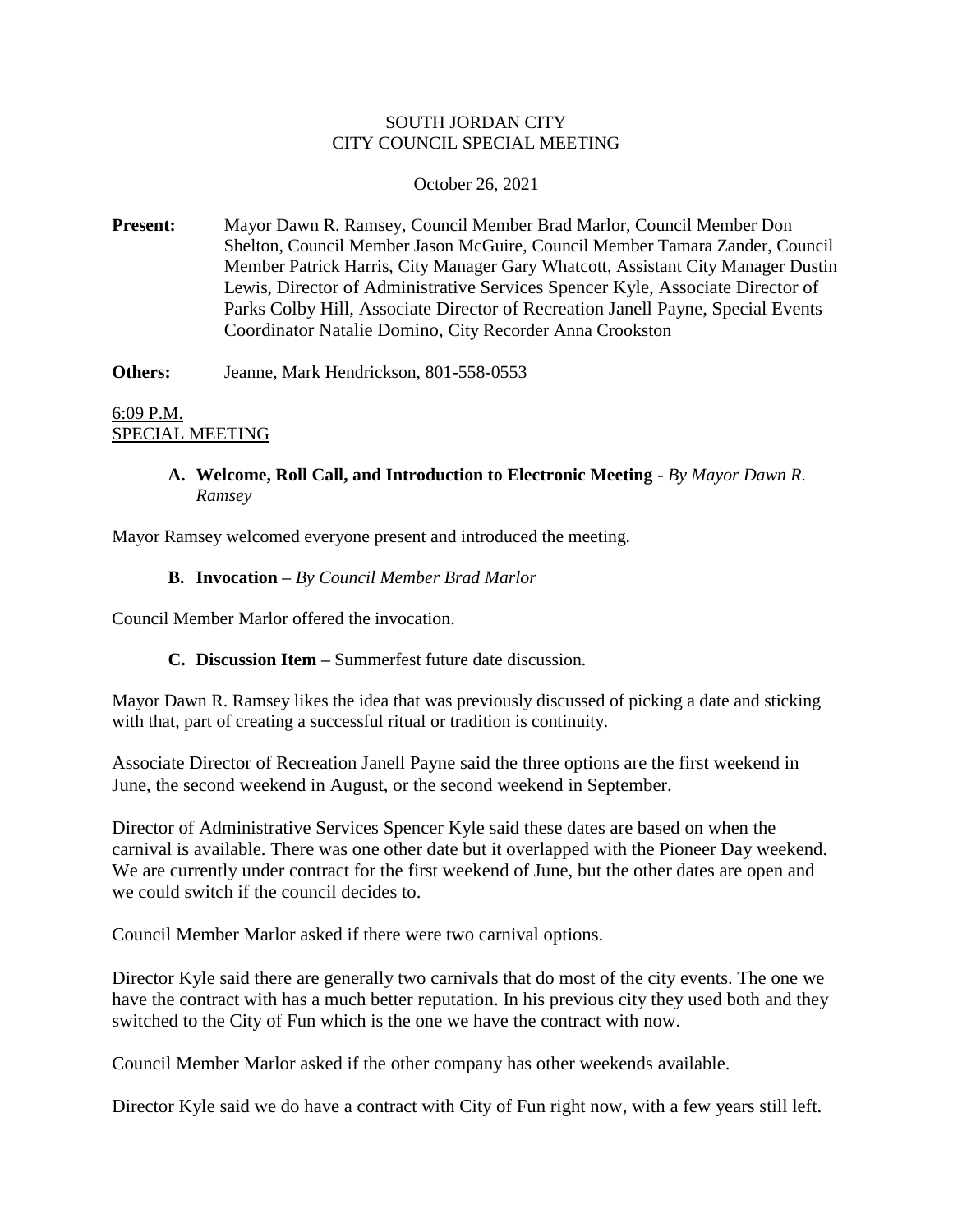Associate Director Payne said it is a five year contract that was just signed this year.

Council Member Zander asked if that means we have to use them, or if there is a way out of the contract.

Director Kyle said there is a way out of it, it involves giving them notice. They can look at the other company. He spoke with a representative from Orem, they have a contract with the other company and they decided to stop being affiliated with them for the reputation of their own city. Orem did find a company out of California that does state fairs to come in and do theirs, so we can look at out of state options.

Council Member Patrick Harris asked if some of the concerns with the other company were safety related.

City Manager Gary Whatcott said the concerns were around human safety and left it at that.

Council Member Harris responded that we don't want anything to do with that.

Director Kyle said he has used the other company in the past and there were issues related to how they treated their staff, as well as city staff, along with some other serious accusations.

The whole council agreed they don't want anything to do with that company and it is not an option.

Council Member Tamara Zander asked about the company that Orem found.

Director Kyle said the company is based out of California and they will travel to other states. They can look into them if the council wishes.

Manager Whatcott said the nice thing about our current company is that they are scalable. Other companies might be available, but they need a certain amount of space, and we don't always have that much space.

Council Member Zander said we've always had it here on Redwood Road, this is the first year we did it at the Equestrian Center. Moving forward, are we talking about staying in the same space or moving it to somewhere different.

Director Kyle said the dates the carnival is available are already booked at the Equestrian Center. They had originally planned to discuss dates and location, however they heard back from the county that those dates are booked. The date in August the field was available, but there are other events already booked on the indoor arenas; we can't do Summerfest with other events happening at the same time.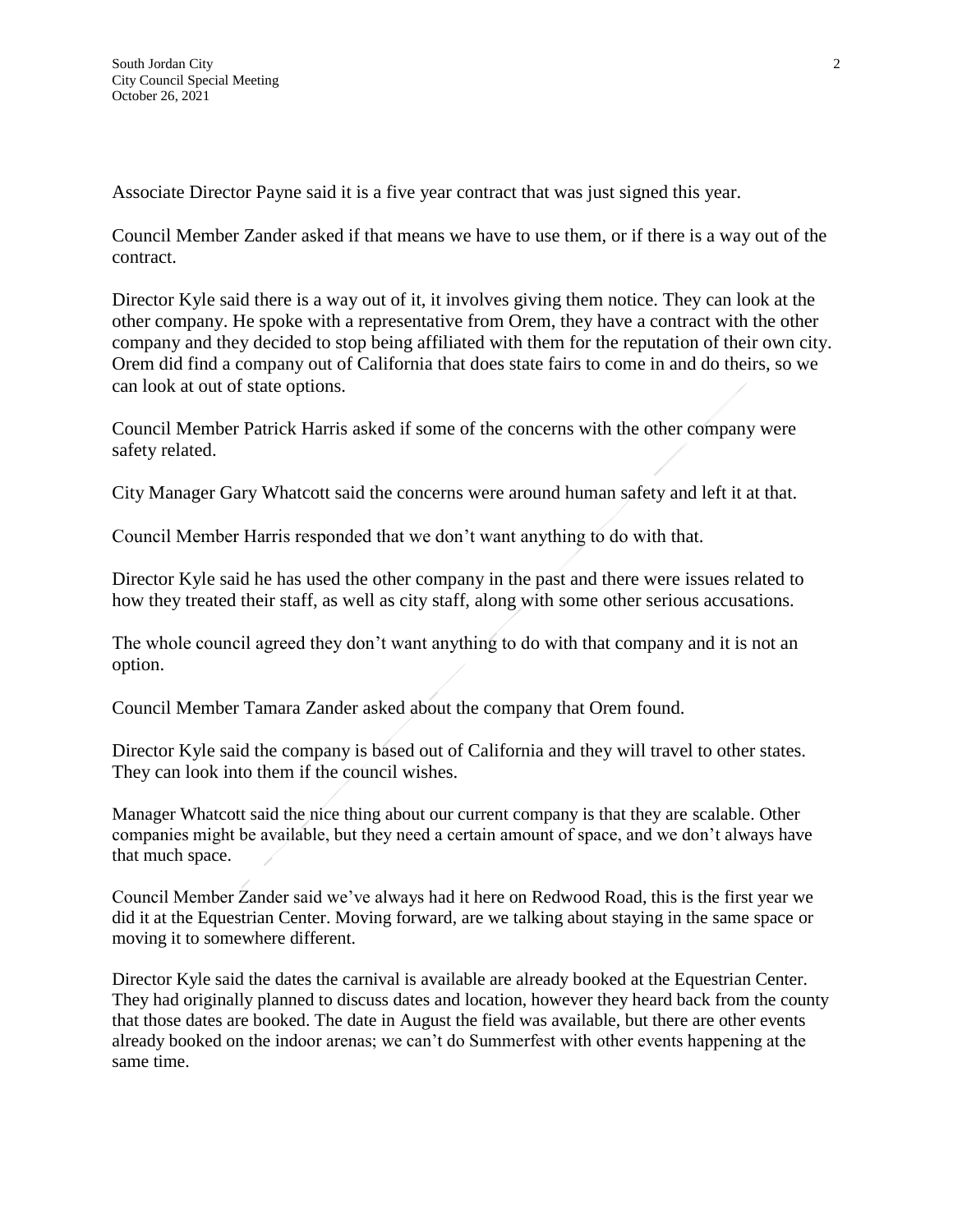Mayor Ramsey said both Herriman and Bingham High made it clear they want their schools involved in the parade and as part of Summerfest, they were very passionate about that. She spoke with the principal at Bingham and shared the options for the three possible dates. She asked if we went back to the first weekend in June, would the school still be able to participate; if we worked to make the event part of graduation weekend rather than competing with it, would they still be able to participate. He responded to her with "Hi Mayor, I think we would still be able to participate and I will always push it as it should involve the school. With that, however, I don't see how the band could be involved as that is right when the season is starting and Band Director Darin Graber will not have met with the new band to have anything together. Remember, the band ends the last day of school; it is the last day of school that weekend then there is a new band that gets put together with the incoming freshman, the seniors are out, and they start doing their thing to get ready for July. Also, with it being graduation weekend and people going out of town, some of our teams may be limited. I will do everything I can to make sure Bingham is still there, the second weekend in August would be best I think." She spoke with the band director at Herriman, he was upset they could not be here this year because of the competition they were hosting. He said if it was any other week they want to be in it. The first weekend of June has always been hard, but they want to be part of this. She feels that we will get more community engagement if their kids are participating in it, but if we don't care if it stays small and the numbers for the parade are small and it's just a small event in terms of the parade participation, then the first weekend in June is fine. If we want the school participation, and that's what she feels it should be, then a different weekend is better.

Council Member Harris said at the last meeting, staff felt the June week would be the one with the highest attendance.

Associate Director Payne said it definitely has a following, people plan on it. In 2019 we had almost 100 parade entries, and this last one we only had about 60. Having a smaller parade was mentioned in terms of school participation and it was smaller on that graduation weekend, but we still had high numbers of parade entries and that's honestly about where they would cap it in the future.

Mayor Ramsey asked what kind of entries they did not have. There has been a push by this body to get the high schools participating, and we did. A few years ago we had a bunch of candidates, that hasn't been the case recently. We had a few city floats, but who did we have in June that we wouldn't have in August.

Council Member Zander said she doesn't believe it's fair to compare other years to this year, this was an anomaly. Of course we had low participation because we switched the date and it was post pandemic. She doesn't think the staff, or anyone else, was that committed to the September date because it was just filling in a gap. During the last meeting we were told that it's harder for staff to do it during September, so she feels like maybe the full effort wasn't there.

Associate Director Payne said they definitely gave the event their full effort. There were challenges for sure, and whatever we land on we'll put our best effort in to.

Director Kyle said the challenge for staff, for September specifically, were that we have quite a few seasonal employees that are done and no longer working for the city at that point. He agrees with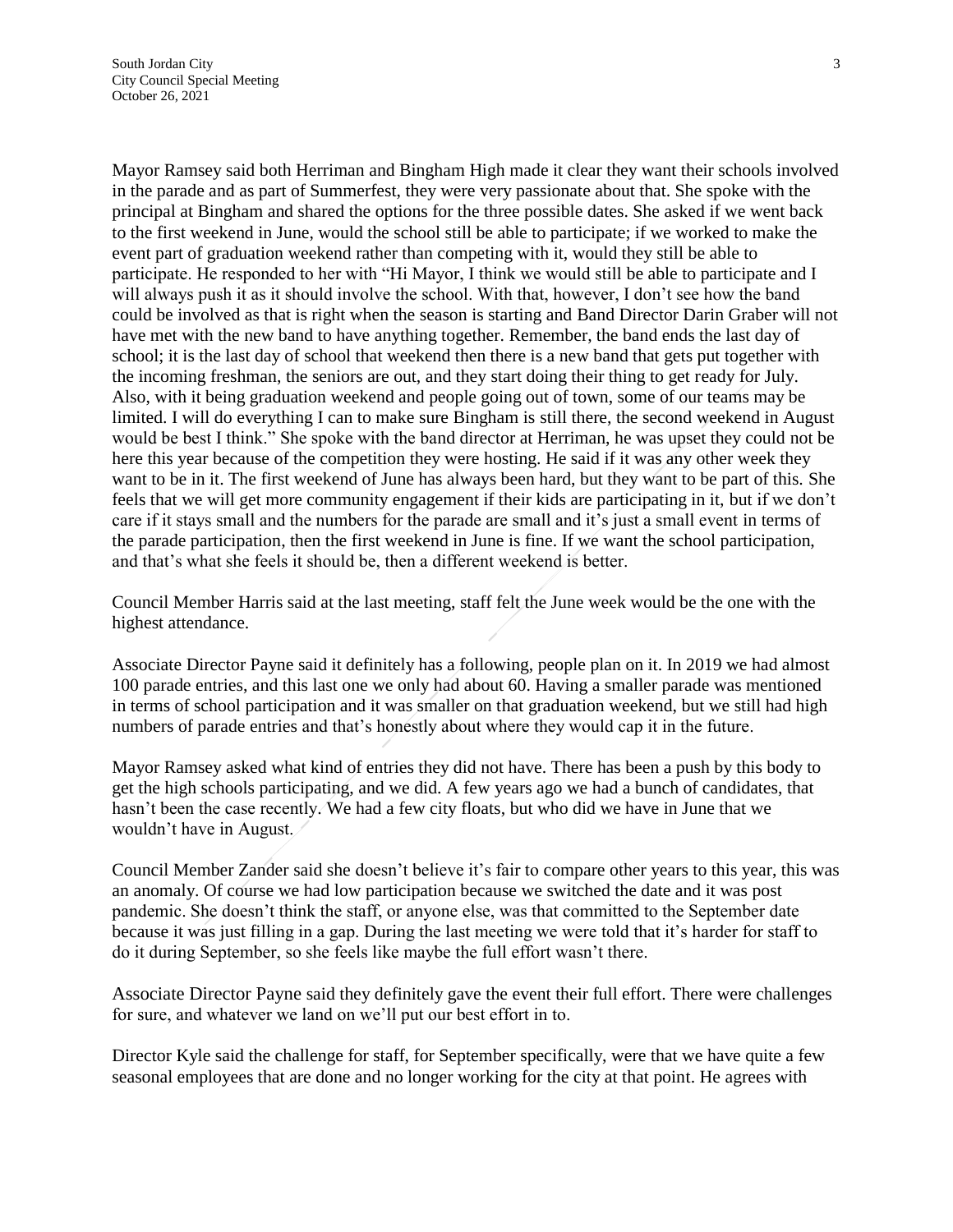Associate Director Payne, there was no less of an effort by the staff this September than there was for other June dates.

Associate Director Payne said, if anything, it was more difficult because of the lower staff numbers we had available for actually working the event. Also, all the prep work that Special Events Coordinator Natalie Domino's team was doing was in the middle of summer, which was busy season anyways for us.

Council Member Jason McGuire said his concern with August is that he feels like it's coming towards the end of summer, people are getting ready to go back to school and getting in last minute family vacations. He feels like things get lost at that time. In June we lose the high school participation, but because it's at the beginning of the season more people are ready to be involved and start their summer off with a parade.

Council Member Marlor said his concern is about jumping around, which was discussed at the last meeting. We need to land somewhere, and if August doesn't work out well and we have to move back to June we are just jumping again. He thinks we will lose some people, regardless of the date. We lost people because of football games and other distractions that were going on in September, we are going to lose people no matter what.

Mayor Ramsey said it's unfortunate that we are at the mercy of only when this carnival is available and can't choose a good week. There are a lot of other weeks in the summer that are better than these options, and that's why other people have taken them and why they have such huge turnouts.

Manager Whatcott said if they want another date, and don't care if there's a carnival, they can pick whatever date they want. We can always try to fill that space with something else, it just might not be a carnival.

Council Member Zander said it feels like this carnival piece is a big deal. Of course it's available the first weekend of June because that's a bad weekend, the high school kids can't come, we can't get the bands, and it's a lousy weekend. We've done it consistently and she's attended it for six years; before she was on the city council she never came because it always broadsided her with kids still in school and everything else going on. We have this weekend we've been using for who knows how long, because the carnival was available or whatever the reason was, but it's not an ideal weekend because we can't get our high school kids there. If we look at September, again not the best weekend, but it's when the carnival is available. Are we making this important decision just to get the available carnival? If that's what we decide, great, everyone will get behind it, but it feels a little unfortunate instead of looking at the calendar and saying "yeah, let's make that our weekend."

Council Member Marlor said other cities would do the same thing, they would say no the first week in June because South Jordan has the carnival. We've jumped around enough over the past few years that we kind of got pushed to the available date.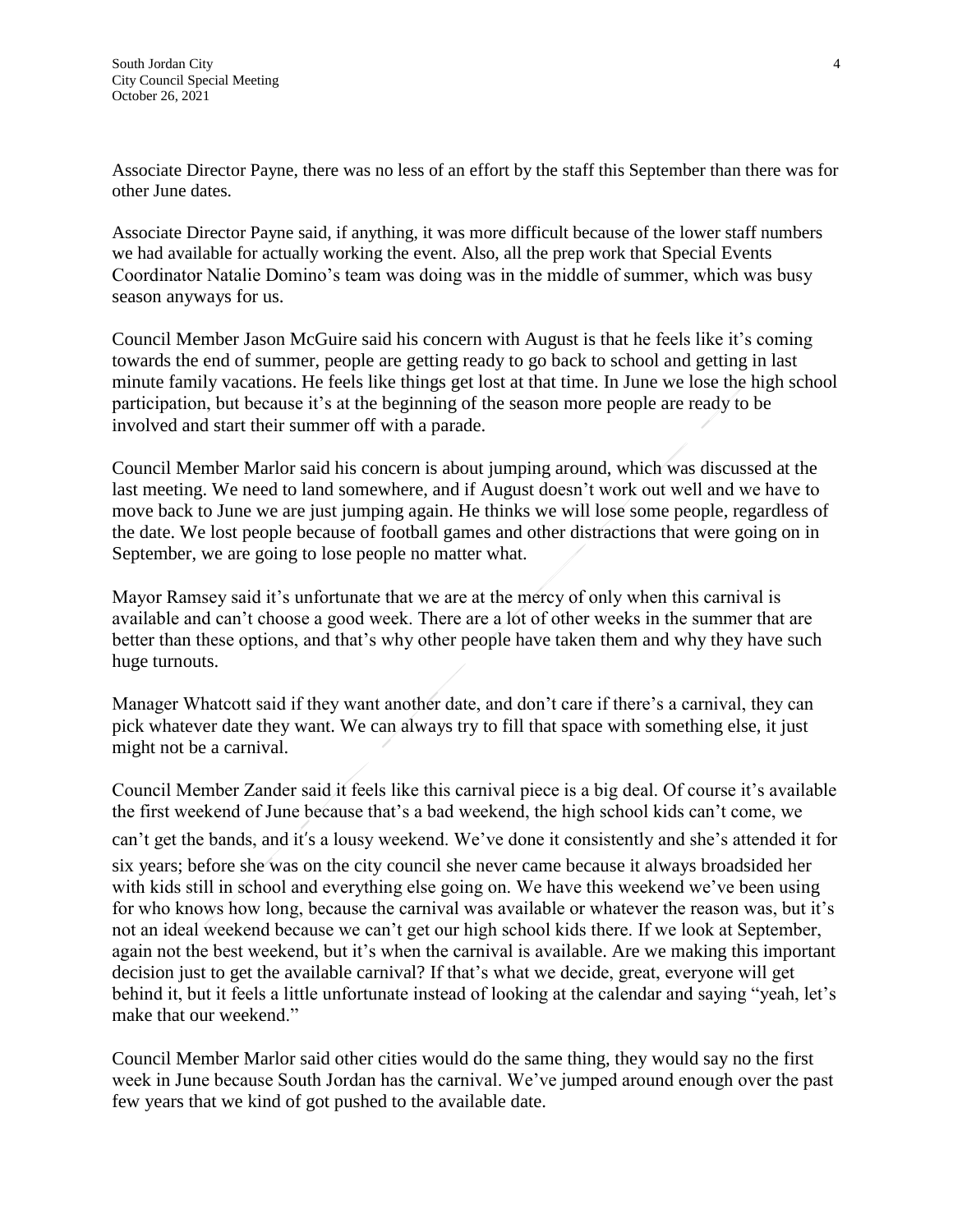Council Member Zander asked how long it has been the first weekend of June.

Manager Whatcott said we've had it in August, July.

Council Member Don Shelton said the last seven or eight years it has been that first week of June.

Mayor Ramsey asked why it was changed from later in June and July.

Manager Whatcott said it was because of competition for floats.

Associate Director of Parks Colby Hill said there were a few other city events we were competing with at the time. He believes the change was made when Don Tingey was the director.

Manager Whatcott said they moved it to the Fourth of July at one point to try and make it a patriotic thing, and it didn't work as there were too many other parades at the same time. They couldn't even do the parade the night before because Riverton had that, and Murray has been on the Fourth of July forever.

Mayor Ramsey said people across the valley go to the same events every year.

Manager Whatcott said when they moved it to the first week of June, they weren't worried about the high schools, it was to stay away from everyone else and it ended up being that we kicked off summer with it.

Council Member Harris said the idea was thrown around that maybe we close the carnival down to the general public and have it just for high school kids as part of their celebration, he asked if that was discussed with the high schools.

Mayor Ramsey said she didn't offer that to the schools yet since it wasn't something they had decided on, but she did ask how they felt about finding a way to work with graduation weekend rather than competing with it.

Council Member Zander said that doesn't bring them to our parade though. She really wants the high school kids in the parade, without them it's just so empty. When they were here this last parade she loved it and felt this was what they were missing, that energy and fun.

Mayor Ramsey said that's what the Herriman parade is made of, and it's packed.

Council Member Marlor said the solution might be to have it in June, but we actually give them a stipend and encourage certain groups.

Assistant City Manager Dustin Lewis said they've done that before.

Council Member McGuire said he doesn't think that would matter to the bands because it's the end of the year and they don't have a band yet.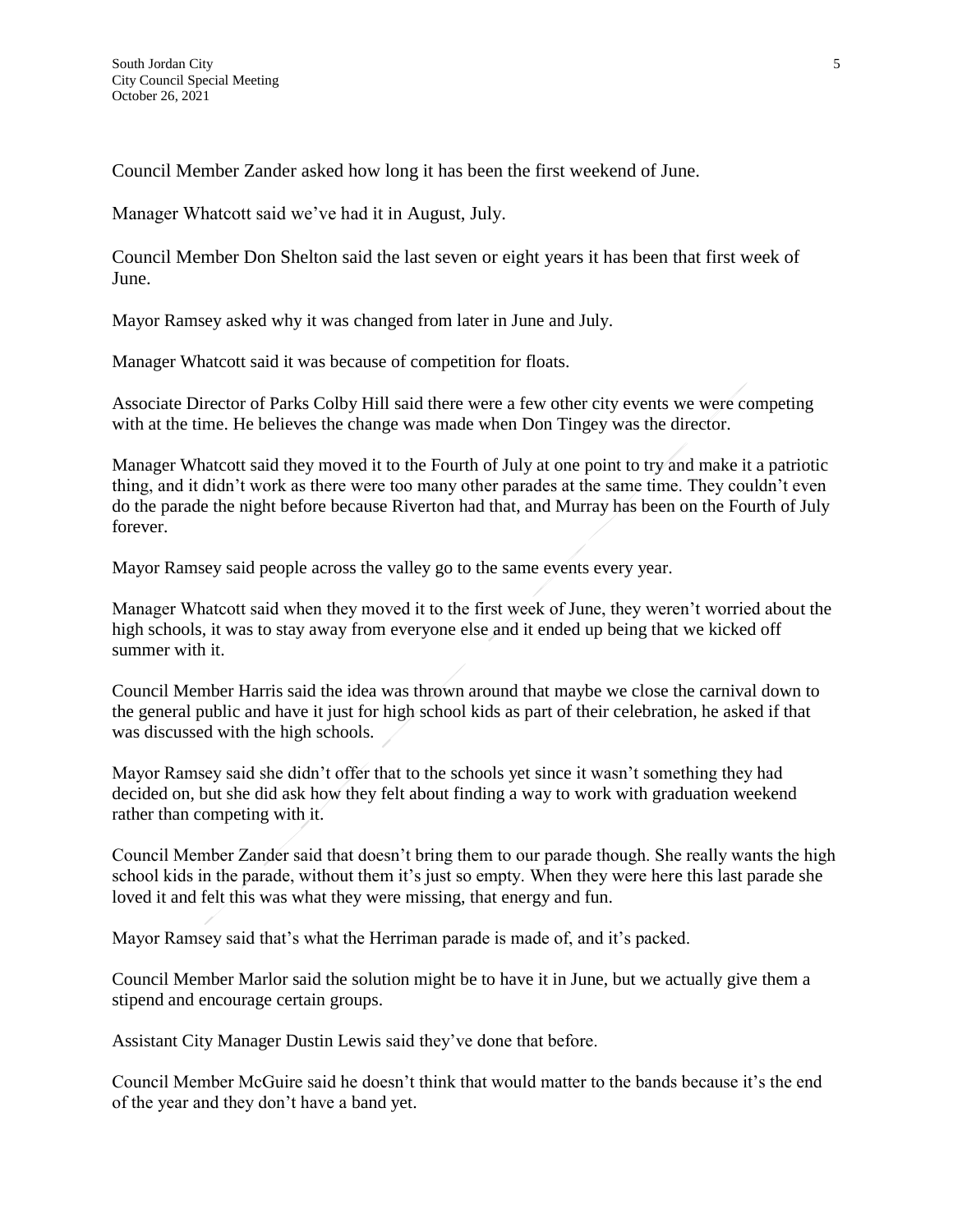Special Events Coordinator Natalie Domino suggested encouraging individuals to come, like the seniors. Possibly getting custom hats or shirts made that they would receive for coming to the parade, or a wristband for the carnival that night.

Mayor Ramsey said to keep in mind that since Covid, graduation has changed. They did a graduation parade instead of a regular graduation two years ago, they loved it so much this last year they had a regular graduation and still did the parade.

Coordinator Domino asked if we could combine that graduation parade with ours.

Mayor Ramsey said we would have way more than 100 entries with each of the seniors in their decorated cars.

Council Member Marlor said let's celebrate them and with them.

Council Member Zander said we need something, our parades are seriously lacking. Many people don't even know there is a parade, or they just don't show up. We got the most involvement when the high school kids showed up because their parents and everyone else wanted to see them walk past in a parade. She thinks the high school piece is critical.

Mayor Ramsey said the schools might actually like that proposal, along with our staff and public safety employees, if we offered to have our city parade on Saturday also be open to all the graduates. Have the graduates decorate their cars, wear their cap and gown if they want, give them sunglasses again as they were ridiculously popular last year, and have them be in the city parade. If they do their own parade on Friday and then we do ours on Saturday, she doesn't think that will work.

Council Member Zander loved having Herriman and Bingham in the same parade, it was so unifying.

Mayor Ramsey said this would get residents of Daybreak who never come to city stuff because their kids would be in the South Jordan parade.

Council Member Shelton asked if we didn't have to worry about the carnival, what would be the ideal date.

Coordinator Domino said we would want to take in all the other neighboring cities and coordinate with their parade, because if there is a parade going on at the same time floats have to choose which one they're going to go to. This last year, Taylorsville Days moved theirs to the same time as Herriman and they asked us to come and she had to say she had already committed to Herriman. She thinks a lot of the floats will stay with the parade they have been doing. Right now, the booked dates are the last weekend in June for Herriman and Taylorsville, the first weekend in July around the Fourth there are five cities that do things, there's nothing until the end of July which is usually Draper and Cottonwood Heights, then the first or second Saturday in August is Bluffdale. Murray and West Jordan usually work together on their parade. Murray starts at 9:00 a.m. and puts most of their floats at the beginning, then West Jordan starts at 10:30 a.m. and they put most of their floats at the end. That way, once you get out of the parade you book it to West Jordan and hop in. This last year there were four floats that got there late because of traffic, ours was one of them. Our staff went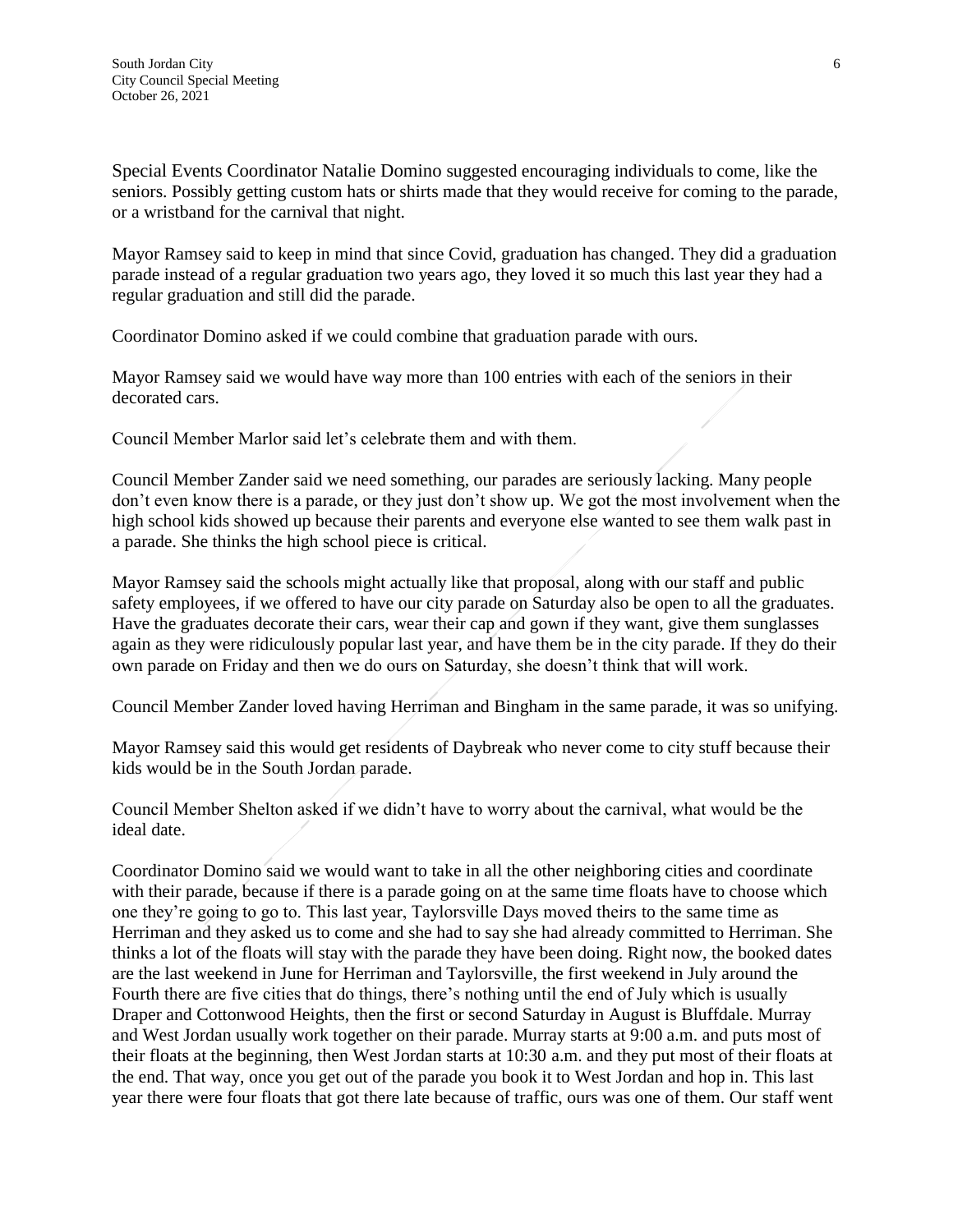and talked to the West Jordan staff and said they wanted to still be in the parade, so they opened the parade route back up for us. She has a good relationship with the Bluffdale event coordinator and she could make that work, but those are the dates we should avoid.

Associate Director Hill said that for him, as a parent, the earlier the better; otherwise he is in the middle of family vacations, camps, etc.

Council Member Zander asked what was happening the second weekend in June.

Coordinator Domino said there is not any other cities doing anything the second weekend in June. That also isn't enough time to get a high school band together.

Council Member Zander said she knows the band director at Bingham, who has been there forever. She wonders if we talked to him, explain that we know he's losing his senior class but if he could spend a few weeks in May with his band class and just prep a song and ask him to come with the kids who are still there. It's not graduation weekend anymore, and if we incentivize them, is it possible.

Coordinator Domino said the problem is they are training those new members how to march, and they need a few weeks to get that. They are out practicing four days a week, every morning for three hours, to get that stuff down. If we did this the last weekend in June we would probably lose the Murray float, Cottonwood Heights; the ones closer to Taylorsville than us.

Council Member Zander asked if we had those cities in the parade in September.

Council Member Marlor said we want people to come to the parade because it's a fun thing for everyone. They come to the parade and then they go to the carnival and everything else, so what is driving what; do they come to the carnival and then figure they might as well go to the parade first, or do they go to the parade and then figure they might as well stay and do the carnival. Do we know what is driving attendance at each event. The parade is only going for a few hours, but the carnival is going for multiple days. The parade is important but we can't do this without the carnival.

Coordinator Domino said she believes the carnival is more important than the parade. The carnival draws more people, and we get more money back from the carnival.

Council Member Harris thinks we can be successful with both, we just need to coordinate with Herriman and Bingham to get that joint parade in there.

Mayor Ramsey said she can propose it. If there are still some clubs that want to be in it, we could have those with the graduated seniors on their own, but that would be a really long parade.

Assistant City Manager Dustin Lewis said if they do that they should be done as a group, otherwise there will be way too many vehicles.

Mayor Ramsey suggested having the seniors as one entry and let them all walk together.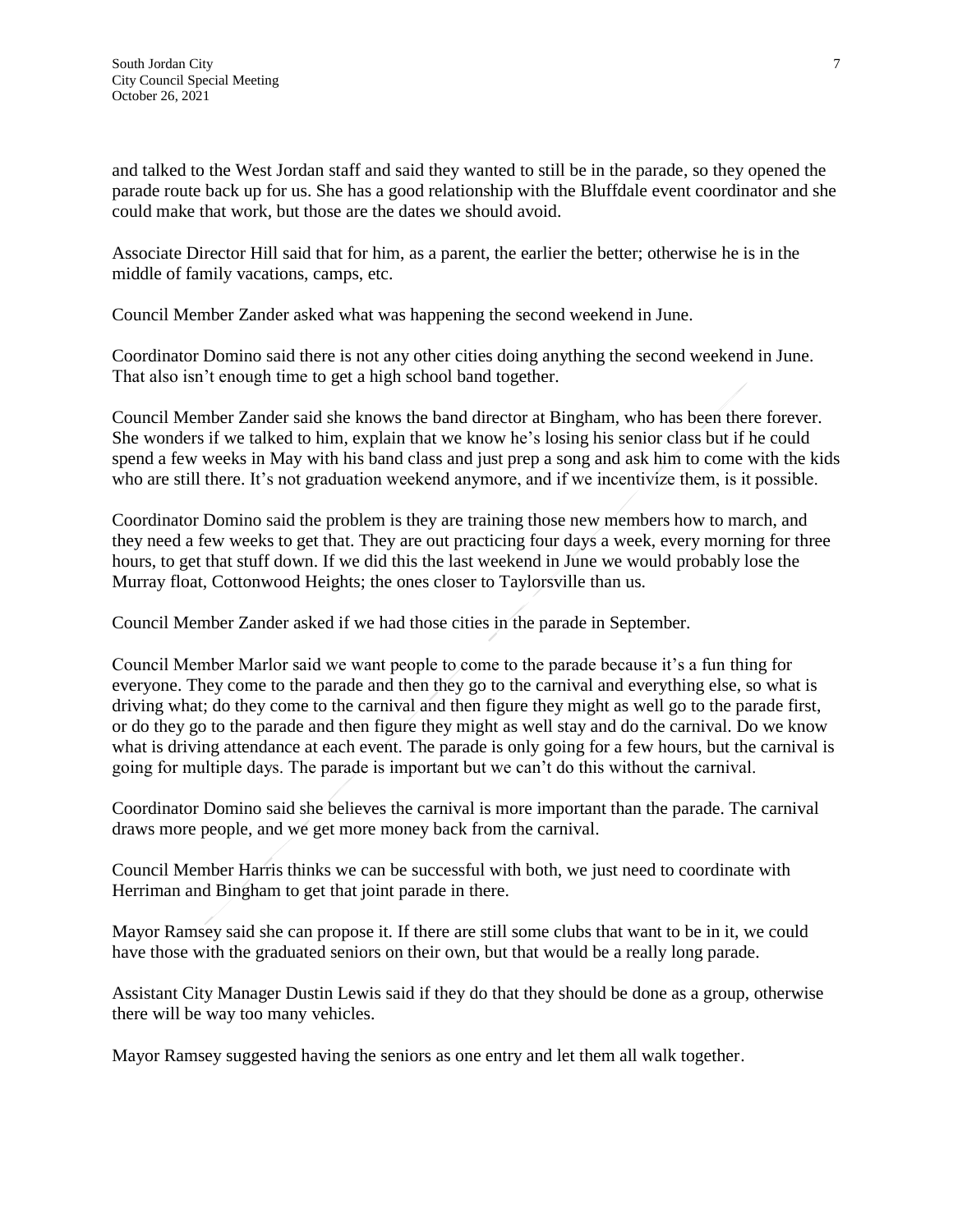Council Member Marlor suggested putting a fire engine in front of the seniors, let it honk and just make something special out of the fact that they're graduating.

Mayor Ramsey said that's what they do in Richfield, they line up the firetrucks down Main Street and all the seniors are behind them in their cars and it's big and loud. If we have the high school kids, we'll get their families. Her campaign entry was at the end of the parade, and when she came back around there were only one-third of the people there from the start and she asked where everyone went; people said they left once their kids were done.

Director Kyle said a specific problem this year was that they had one entry that was going too slow with a huge gap. People got up and left because they thought the parade was over.

Council Member Marlor asked about the director putting together a modified band of sorts, without the seniors and just the juniors and sophomores, and include a cash incentive.

Council Member Zander said just watching 1,000 seniors in their individual cars is going to be boring; if we have the band, the student body officers, the dance team, that's so much different than a bunch of seniors in their decorated cars.

Coordinator Domino said if we got all the seniors from Bingham and Herriman that would be approximately 1,800 students.

Council Member Zander said that's too many for them to all drive, but if we group them and make it one entry where they walk together, that could work. The energy is the band and the cheerleaders, she would rather incentivize the groups and let the seniors walk.

Mayor Ramsey said it would take a lot of extra effort on the director's part that might not be worth it, it hasn't been worth it in the past. An incentive might help, but she doesn't know.

Council Member Zander would be okay with the June weekend if we could get the high schools involved. As it stands, she doesn't like it, but she will go with what the majority wants.

Coordinator Domino asked if they could get them to do it with the smaller band, she could also reach out to stand alone drum corps and other groups around the valley to hire them throughout the parade to help with that. If we get the seniors and their families, the smaller school bands, and additional smaller bands to keep the energy high that might work.

Council Member McGuire said the reason why they want the school participation is for their families to come and getting the community there.

Mayor Ramsey said Herriman High School covers two cities. She would have to talk to their principal and the city mayor since the kids from Herriman High School would also want to be in the Herriman parade.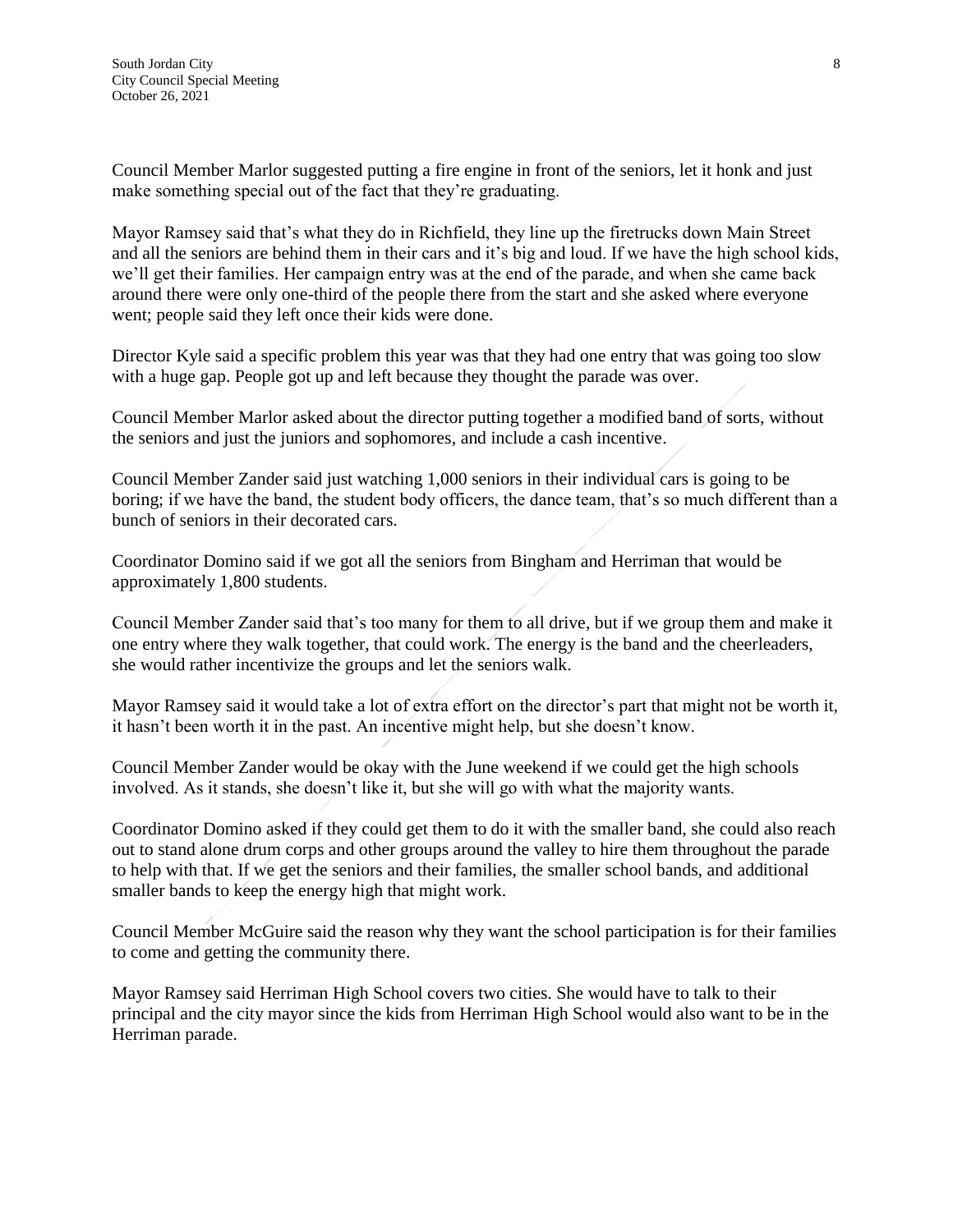Director Kyle said getting Bingham on board will be easier since they have been doing a parade here already. Herriman will be a little more difficult, in that they are doing their parade around their high school in Herriman.

Council Member Zander said once this is dialed in and improved, Herriman will want to be a part of it in terms of their seniors. She likes the idea of giving the seniors that come to the parade something special like a wristband, sunglasses, etc.

Coordinator Domino said they could work with the carnival and see if they would either give us a discount, or we say from 10:00 p.m. to 2:00 a.m. on Friday night seniors ride for free. She thinks they would come for that, but they have to come to our parade to get it.

Council Member Zander said if they were incentivized with some "senior time" at the carnival, they would feel like a big deal.

Council Member McGuire said just two hours, maybe 10:00 p.m. to midnight, would be plenty.

Council Member Zander asked what time the carnival normally closes down.

Coordinator Domino said in 2019 and prior years they were open until midnight, they usually stayed open until midnight the last day.

Assistant City Manager Lewis said you don't want to shut the carnival down to the paying customers during the fireworks since that is one of our highest revenue generating times.

Coordinator Domino said if we let them have a wristband good throughout the day, that's \$30.00 each. Just closing it down and giving them a time slot would be cheaper. The carnival opens at 11:00 a.m. on Saturday after the parade is done.

Council Member Harris said the carnival makes more money at night, so they might give us a better deal on the wristband if we gave the seniors a time during the day when it's slower.

Mayor Ramsey said it sounds to her like we are landing around the first weekend in June and asked if that was the consensus.

Council Member McGuire said that's his preference.

Council Member Marlor said that's his preference, and wants to see some marketing and incentives to get people out.

Council Member Zander said that's where we're missing the boat is not having our high school kids there. If we can get those kids there she will back up the first weekend in June. She likes that we are thinking about how we can change and improve because she would like to see it be more unifying.

Council Member Shelton appreciates the discussion, he's honestly thinking maybe we should look at possibly the third weekend in June and see about another source for a carnival. He understands about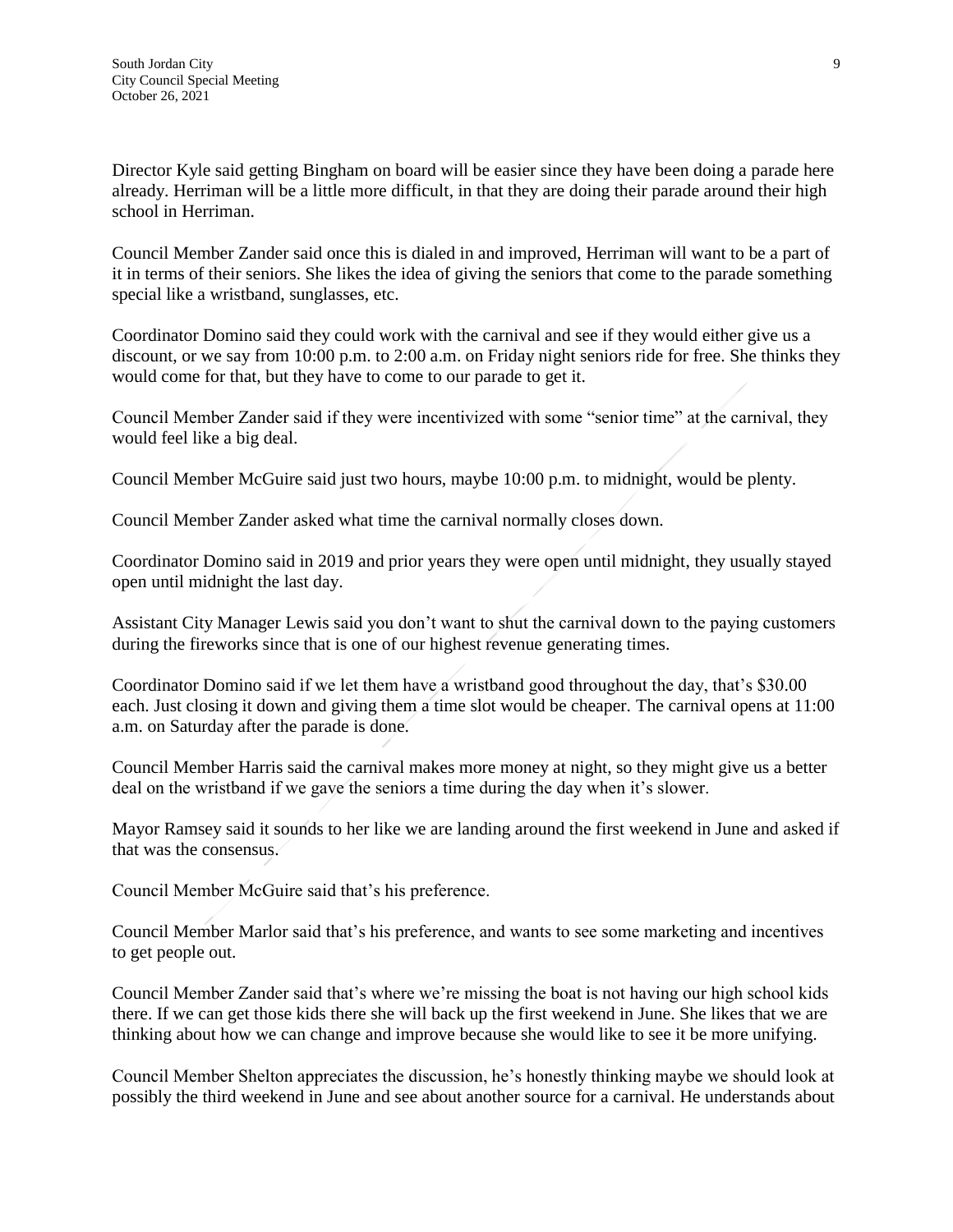camps and that kind of stuff, and with vacations that takes so much time. His preference would be the second or third week in June, but if they just can't get a carnival at that time then he'd support the first weekend in June; he liked all the ideas for getting the high school kids there. He thinks the music and having it spaced through the parade, maybe even some bagpipers, would be great.

Council Member Harris said the optimal time is the first part of June, but the most important thing we can do is getting momentum with this. He really likes the idea of whoever goes to the parade gets the wristband, but he thinks we could go even further and maybe that night have half price bands or something where they can go back later and really get the kids excited about this and something people look forward to the next year.

Mayor Ramsey said she thinks the continuity is the most important thing, so if this is what they decide she doesn't want it to be changed. If it doesn't work, if they can't get the high school students to participate, then that's just what it is and they will have to be okay with it. She likes the idea of trying to incentivize the schools, she has done everything she can to try and get the school participation along with many others. We are trying to create a new culture at these schools with the new administrations, but this is something that has been a concern the whole four years she has been there. Moving it back to the weekend she knows they can't do it is hard for her, and there's only so far she's willing to push these directors.

Council Member Zander asked the mayor what her first choice is.

Mayor Ramsey said none of the current choices. She understands it's hard when other cities already have their events planned, that's what we're up against; it's more important that whatever we choose we keep and start to create that permanent date that people can plan on and look forward to. She wants to see the high school students involved and she appreciates that the two current principals are on board and want to help in any way they can.

Council Member Shelton said he doesn't necessarily agree with the mayor. He thinks that if this falls flat we need to re-evaluate and maybe end up moving it again. He thinks we should work on getting the ideal time, and he doesn't know what that is, possibly June some time. When he graduated he was out, and he thinks that happens with a lot of kids that are graduating from high school.

Council Member Marlor said that's true with some. He thinks if we establish this celebration with seniors, then the juniors and sophomores are going to see that and plan for it their senior year. We may not have a stellar first time, but establishing that precedence and continuing on with it will make it better and better.

Council Member McGuire said the passes really need to be for the nighttime, the kids won't come during the day.

Council Member Marlor said they could offer either 10:00 a.m. to 12:00 p.m. or 10:00 p.m. to midnight.

Council Member McGuire asked how much of that cost they could absorb.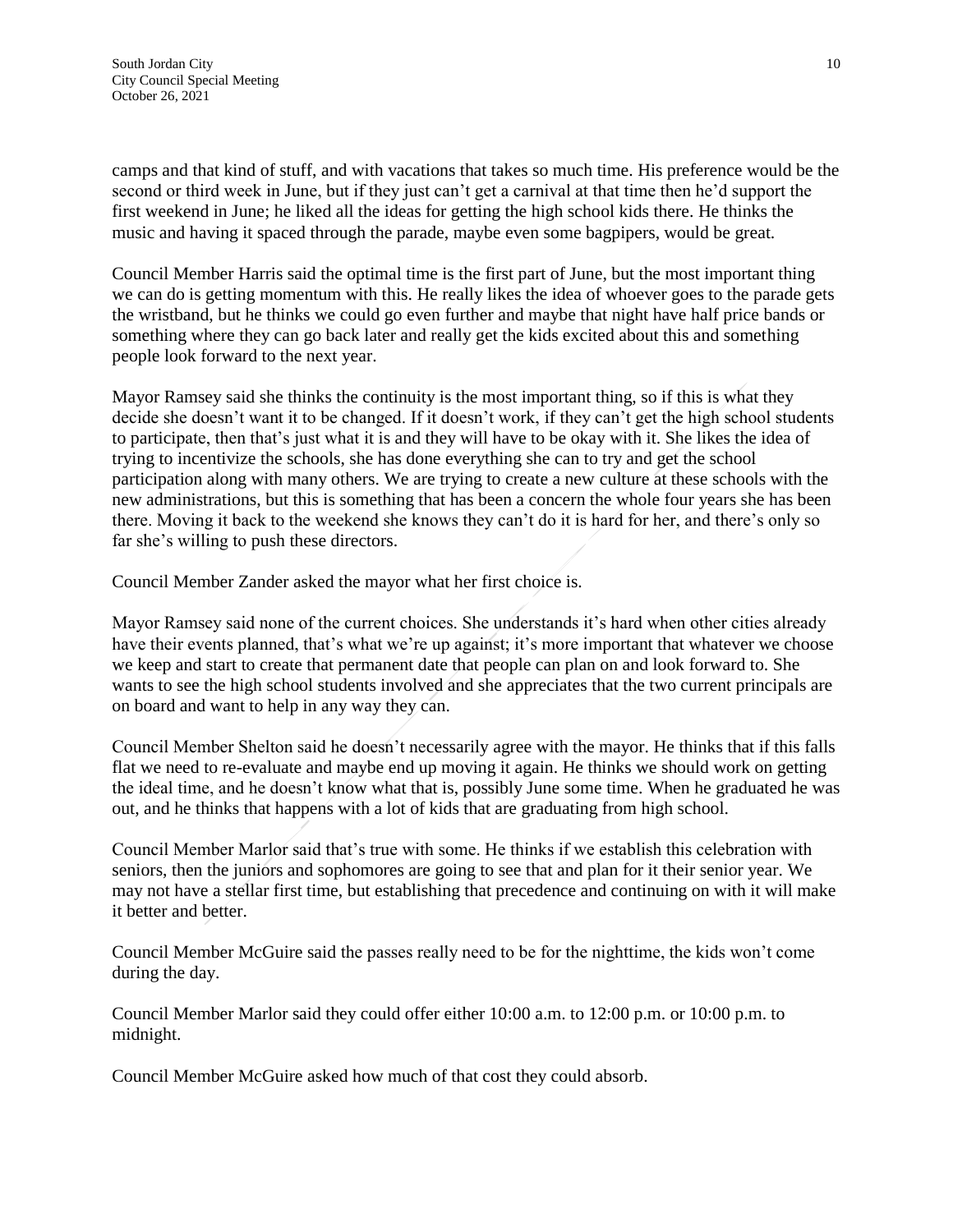Council Member Zander asked if we can have staff go back and check other options for two other weekends in June, can we look at those weekends and see if there is anything we can do that won't compete with another event somewhere else. Would those other two weekends make a difference for the high school kids.

Council Member Marlor thinks there will be a tradeoff there, they'll get some high school students but lose other families that have vacations and youth activities.

Coordinator Domino said the earliest the new bands would be ready would probably be the end of June.

Mayor Ramsey likes that we're kicking off summer, it's a unique niche, and she likes what we do; she just wishes we could get more people to the parade. People come from all over the place to the carnival, and we get that for the parade too, but she wishes we could get more of our residents out to the parade.

Associate Director Hill has been to a lot of parades, ours in particular, and this year did feel different. He thinks some things that might have played into that are that we changed our route, people didn't sit on 2200 West so everyone was condensed in the park so it felt fuller.

Council Member Zander said she was shocked to see people there when she showed up because of the weather, and they came because they had kids in the parade. Once each high school entry went by, a group of parents would get up and leave. She went back and stood about halfway back and watched, the parents were excited to see their kid, and then they left. It's that involvement that gets the people there.

Associate Director Hill said this brings up the question then, if the parents are just going to leave, how do we get them to stay; do we put the kids at the end?

Coordinator Domino said that Bingham had a competition they had to head to that was being hosted by Herriman. Normally on the mornings of competitions they rehearse from 9:00 a.m.-11:00 a.m., so she asked them if they would come to the parade as their warm-up. She offered to put them at the beginning, and then they could make it back. They agreed but they wanted all the Bingham High School entries with them so they weren't alone. This year, if we do something similar they will be spread out.

Mayor Ramsey said she knows there is so much work put into the parade, she wants people to come. She sees all the people that go to Riverton's parade and wonders why we don't have that many when we have such a good thing to offer.

Council Member Marlor said if we get a few hundred seniors in the parade, we'll get a few hundred families, some of which wouldn't normally come. That's a great incentive to be there, and they'll spend a little more money so we'll get a return on that.

Mayor Ramsey said it sounds like the first weekend in June is what she's hearing.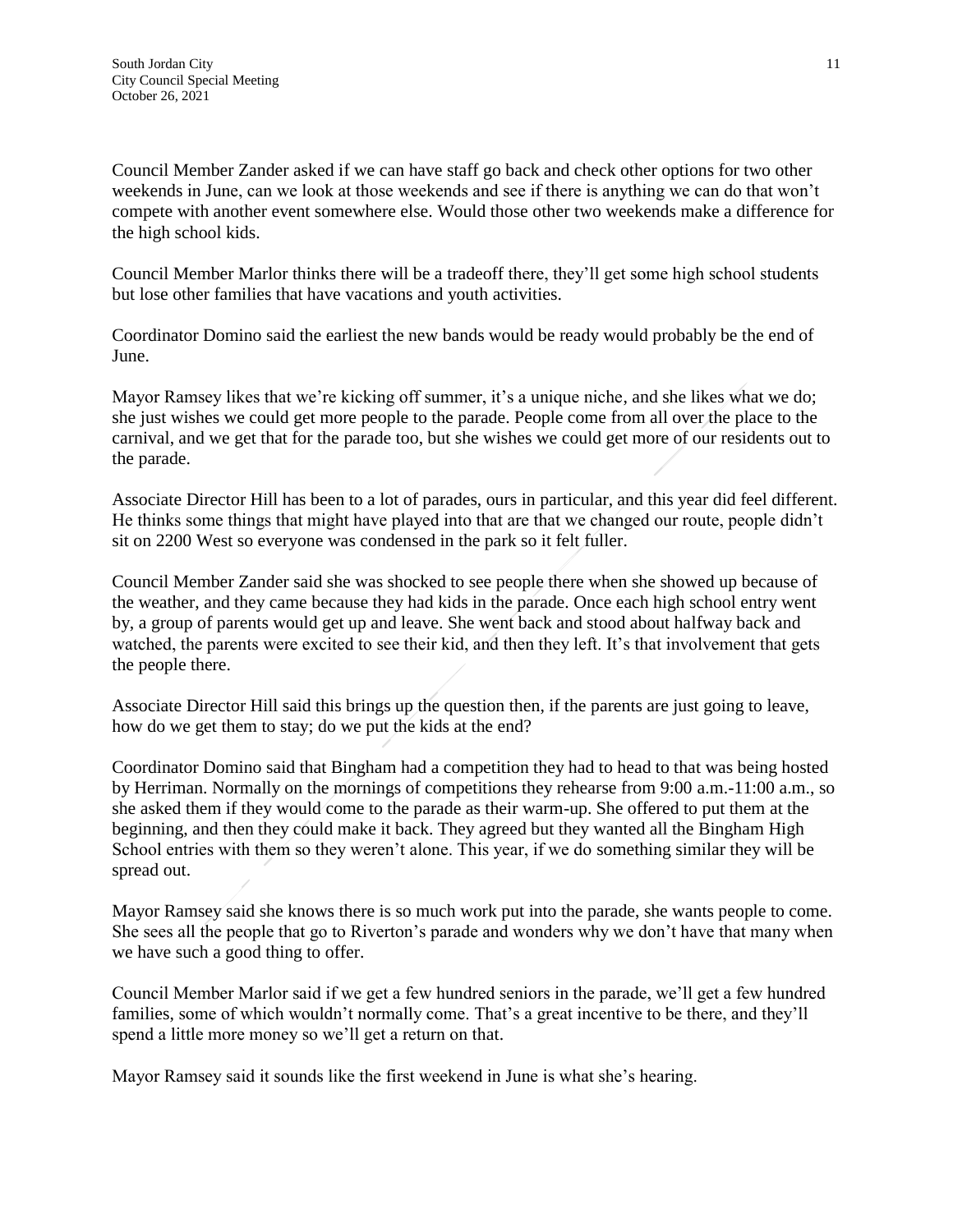There were no objections from the council members.

Director Kyle said it's already booked for that week so no additional changes are needed, other than working on how to book the schools.

Mayor Ramsey asked if they were keeping the parade route the same as this year, or if that needed to be discussed. The only way to create the ritual we are looking for is to keep things, like the parade route, the same.

Assistant Director Hill said they may have to adjust a little bit because of the location. Where they de-staged is where the event will be, so they will have to be a little creative with that.

Director Kyle said they like the route through the park and have been brainstorming on how they can keep what's working well.

Council Member McGuire asked if they think they can keep the people on 2200 West, there's no parking for them and they don't want to walk from the baseball fields.

Coordinator Domino said there is a lot of parking, the racetrack parking at the equestrian park has plenty of space.

Mayor Ramsey said she isn't sure if the schools will want to move their senior parade to join ours, but we can offer it and it might be a relief for them; the students might not like it but the administration might consider it one less thing for them to worry about.

Council Member McGuire said he could see both happening, the schools keeping theirs and then us offering an incentive to get them to ours.

Coordinator Domino said she doesn't think we'll get them at two parades, it will be one or the other.

Mayor Ramsey said numbers were down for the school parades this year from the year before when there was no graduation at all. It might be that if they don't do it on Friday we can get some to come on Saturday, there are plenty of people who will go out of town that weekend but it is what it is. We have the support of both principals who really want their schools to be in it, and if they can do it they want to.

**Council Member McGuire motioned to adjourn the meeting. Council Member Marlor seconded the motion, the vote was unanimous in favor.**

# **ADJOURNMENT**

The October 26, 2021 City Council special meeting adjourned at 7:13 p.m.